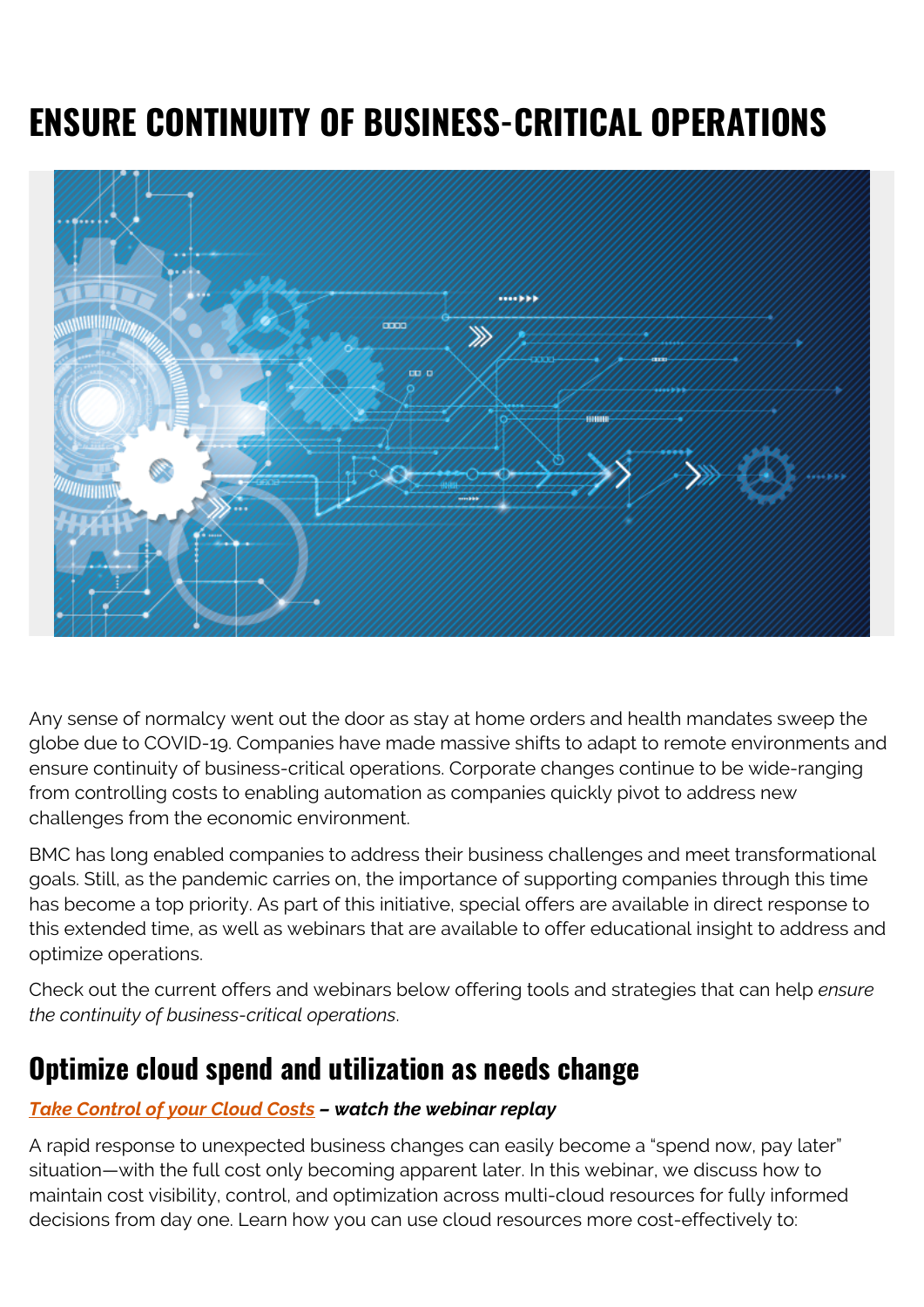- Get immediate visibility into multi-cloud spend
- Gain insights and manage cloud costs in a business context
- Optimize cloud costs and eliminate wasted spend while meeting business needs

# **Empowering Users to Get Involved with Application Workflows**

#### *[Support remote work, conserve resources, and speed workflows](https://www.bmc.com/forms/control-m-awo-self-service-webinar.html) – watch the webinar replay*

IT bottlenecks and resource constraints can slow key business tasks—especially in work-from-home scenarios. In this on-demand webinar, you'll learn how one organization empowered users with selfservice application workflow orchestration to save time while supporting remote work. The session builds on our blog and ebook to explore topics including:

- Key use cases in self-service application workflow orchestration
- Supporting the transition to work-from-home
- Empowering your employees through self-service

Ebook: [Support remote work with self-service](https://www.bmc.com/forms/self-service-workload-management-ebook.html?productInterest=control-m)

Blog: [Heroes in Plain Sight](https://www.bmc.com/blogs/heroes-in-plain-sight/)

### **Prepare for Recovery with Server Automation**

#### *[Get Ready for the New Normal with Server Automation](https://bmcwebinars.webex.com/bmcwebinars/onstage/g.php?MTID=e83402438708222f5eed3799925c68d9e) – watch the webinar replay*

In challenging times, your business depends on IT more than ever to meet changing needs. Learn how you can ensure **security**, stability, and performance today—and the agility and scalability your company will need when the economy bounces back. Topics include:

- Managing and rapidly remediating security vulnerabilities
- Automating provisioning and management for physical, virtual, and cloud servers
- Identifying high-value automation use cases for your organization

### **Ensure complete visibility in your environment**

#### *[Business Continuity in Unprecedented Times](https://bmcwebinars.webex.com/bmcwebinars/onstage/g.php?MTID=e86f0b8e724cbfb0883958c5456b04ab2) – watch the webinar replay*

How would you score your IT's readiness for a global pandemic? Did your business continuity planning take into account infrastructure dependencies at the network and storage layer? Were you put in a position where you needed to determine which applications can be safely spun down to ease network traffic and keep your remote workers productive? Visibility into your entire environment and the various infrastructure, software, and service dependencies is crucial in maintaining business continuity and resiliency.

## **Optimize current investments**

#### *[Driving Immediate IT Infrastructure Cost Savings](https://bmcwebinars.webex.com/mw3300/mywebex/default.do?nomenu=true&siteurl=bmcwebinars&service=6&rnd=0.4440933461401534&main_url=https%3A%2F%2Fbmcwebinars.webex.com%2Fec3300%2Feventcenter%2Fevent%2FeventAction.do%3FtheAction%3Ddetail%26%26%26EMK%3D4832534b0000000448caaf8e099c0858bcdbf130299bcfaa3e396e9874ef03fa3a0e6968b3855f82%26siteurl%3Dbmcwebinars%26confViewID%3D161864650986651316%26encryptTicket%3DSDJTSwAAAAQPUPunDgAEhJByd4a02vg7WGlS-rWbN1KKFQMxnocF2w2%26) – Register for the webinar, June 11, 2020 @ 10:00am central time*

To adapt to a changing world, IT needs to operate as efficiently as possible—while still delivering the high-quality digital services customers and business users count on. This webinar explores practical